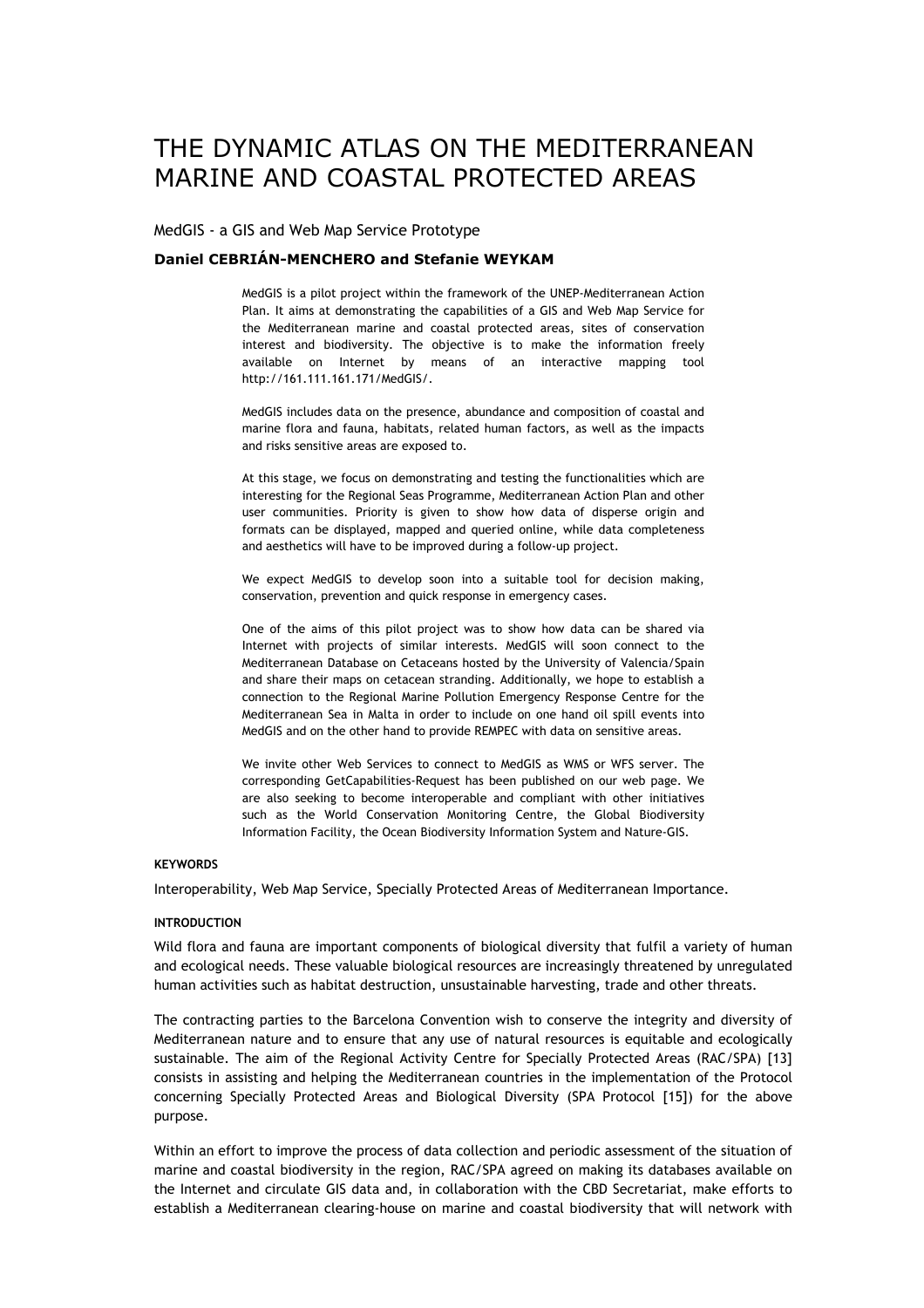the national clearing-house mechanisms and others set up within the framework of CBD [1].

Geographic analysis and spatial visualization tools give organisations the ability to provide the information that managers and decision makers need to quickly and accurately access a situation and act accordingly. Many users of GIS-enhanced applications are not GIS professionals and need custommade, easy to use applications which can be accessed via Internet.

#### **THE MAP INTERFACE**

In order to demonstrate that a web map server can be developed at low cost, we built the web mapping system using MapServer 4.4 [5] which is an open-source CGI program, created by the University of Minnesota. The objective was to go beyond a simple display of information and to show as well how spatial data and its associated attribute data can be queried. While setting up MedGIS as GIS and Web Map Server we intended to cover as much thematic groups and data types as possible in



order to demonstrate the opportunities and functionalities that such a tool can offer.

## Figure 1: Map Interface

There are several map tools included which permit to amplify, re-centre, return to the full map extent or query the map. Other common functionalities are map size adjustment and scale indication, a reference map to reflect the exact location and extent of the map currently displayed as well as scale dependent feature drawing and feature labelling.

A selection list containing 16 areas studied for conservation purposes allows to zoom directly in on one these predefined regions with detailed cartography and/or satellite imagery.

Map themes appear in a list and may be toggled on or off one by one according to the user preferences. The map layers are grouped according to their character: Regional cartography (if a predefined region is selected); Restricted Data (authorized login); RAC/SPA inventories; Remote Databases (in preparation); Protected Areas (Mediterranean); Human Activities/Potential Impacts; Reference Layers; Background and Satellite Imagery (Mediterranean). The themes that are listed vary according to their availability at the current map scale. The legend is generated automatically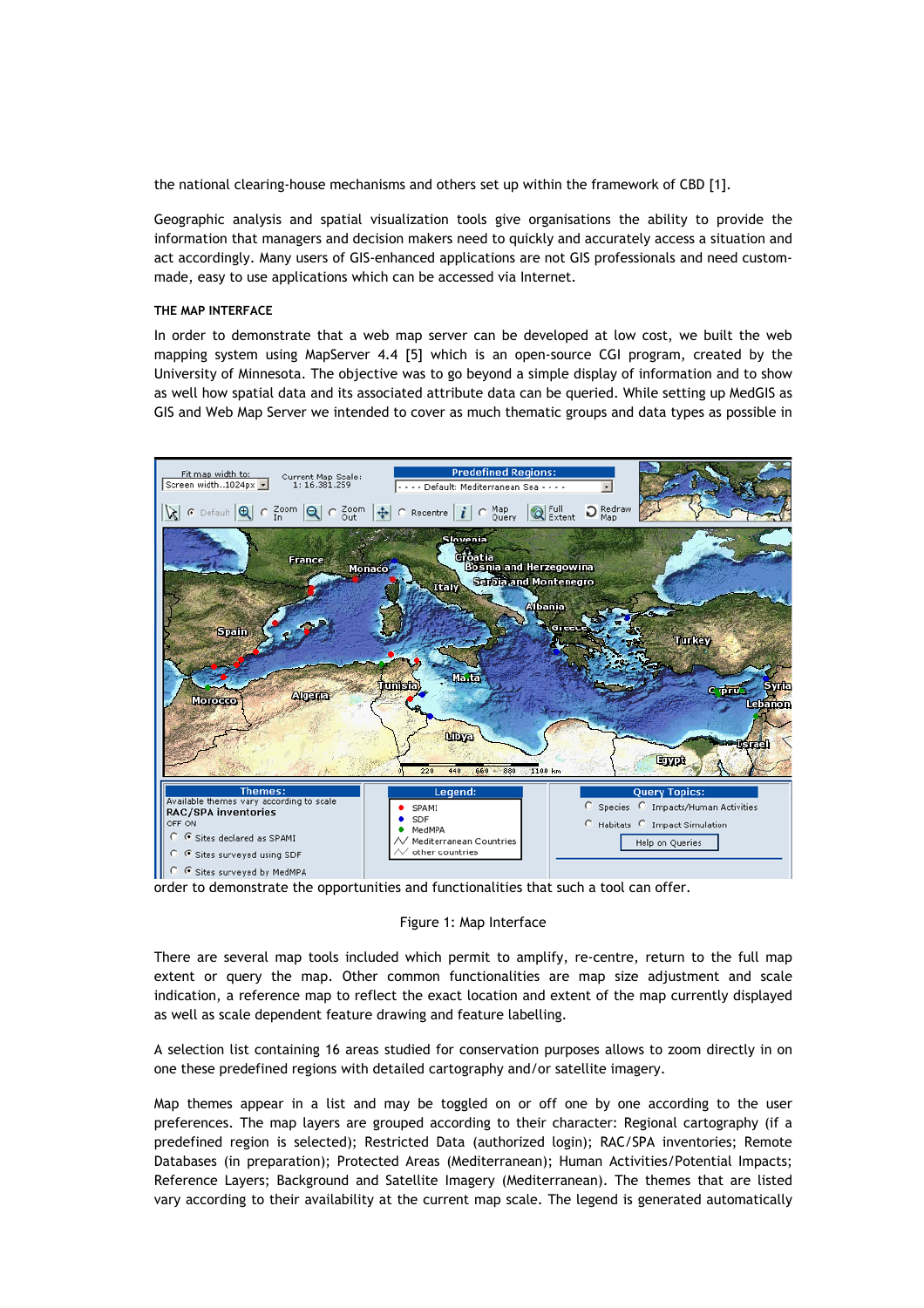and displays the themes and classes currently visible.

We felt that it is very important to provide some core information on the cartography and therefore included a table of data origin at the bottom of the web page. This table is automatically generated, reading the metadata of each map layer which is currently displayed: name, feature type and the responsible contributor, including a link to his web site.

#### **THE DATABASE**

Quality and quantity of the data are crucial for any GIS and its suitability as research and decision making tool. The same is true for web mapping applications. Obviously, the MedGIS prototype can neither be considered complete nor fully functional as a tool yet, but we hope to provide a first insight. We describe here the information included in the prototype version, with special emphasis on data directly derived from projects related to the Mediterranean Action Plan as well as data likely to form part of it in the future.

Most of the thematic map layers represented in MedGIS consist of spatial data files in vector format – such as the Protected Areas (point) locations, the bathymetric lines (lines) and the No-Take-Zone (area). Raster images (GeoTIF), such as the seabed model or the satellite images are composed of pixels. Regarding the seabed model and the satellite images (colour compositions) in MedGIS, the pixel values are not particularly meaningful and the images are mainly used as backdrop images to provide the user with some kind of ground reference. Nevertheless, there are raster images or 'coverages' which contain digital values that do have a meaning: sea surface temperature maps, landuse/landcover maps, digital elevation models and prediction maps. This type of spatial data is not (yet) represented in MedGIS, but very likely to be there in the future, since coverages are the adequate format for representing continuous, gradually changing parameters and many biological and ecological phenomena have this characteristic.

In those cases where a great amount of attribute data for a vector layer is available, the attribute data are best stored and read from a relational database. We chose MySQL [9]– an open source Relational Database Management System based on SQL. All information derived from survey projects and impact assessments is stored in this database while the spatial data file which represents the sites only contains some basic attributes on the site itself (name, area, declaration year etc.).

MedGIS contains data of a great thematic variety. Disregarding the reference data, we deal with data of two different categories: Natural resources and (anthropogenic) impacts and risks.

Natural resources: On one hand there are data on species level, gathered either during surveys and observations carried out with RAC/SPA support or by the responsible bodies of several protected areas. In MedGIS, the registered species are limited to some 130 species belonging to the Specially Protected Area (SPA) Protocol Annex 2 and Annex 3 for being especially vulnerable, endangered or of economic interest. All used the same list of species but additional information varied. The additional data include information on the species related to a determined location, such as if a species is rare or common at that location, migrating or breeding and the importance of the site for a particular species. The parameters within the two registering forms were different and not always comparable among each other. Anyway, the queries output both groups of data fields.

Considering that it is very likely that the inventories will be repeated and that the list of species will be amplified, special attention will have to be paid registering Zero and Null values in order to avoid misinterpretations. Zero (=absence confirmed) is not the same as Null (=not looked for). If new species are added to the Protocol between survey campaigns (for example, invasive species, ecological indicator species or important food-chain species) which have not be counted during previous campaigns but do appear later, could be interpreted as 'new arrivals' while it is actually not known whether they were present or not. Registering Zero values for absence during the surveys and Null values (database default) permits us to distinguish both cases.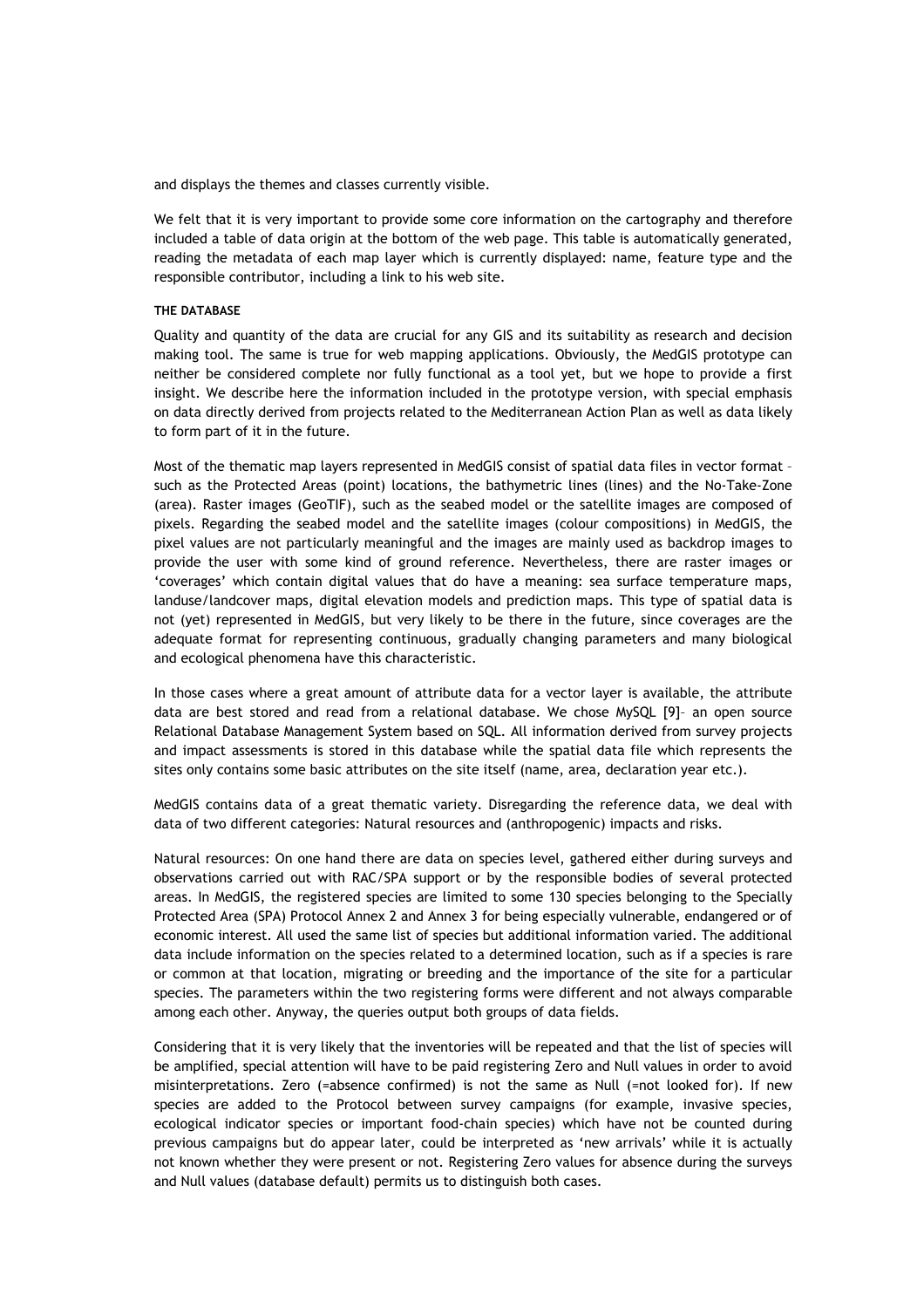There are also data on landscape composition and habitats, generally based on detailed habitat classifications (a total of 92 classes in 4 specification levels), often accompanied by area estimations (percentages at local and national levels), and sometimes accompanied by maps and spatial data files describing the location and extension of these habitats. Additionally, the data on natural resources are derived from quite diverse ecological units, such as wetlands, coastal and marine environments. Again, there were two different versions of survey data-entry forms. One distinguished between 'marine', 'coastal' and 'other' habitats (based on the Classification of Benthic Marine Habitat Types for the Mediterranean Region [2]), the other one registered marine and coastal habitats according to the Habitats Directive (Annex I [4]) of the European Commission. The Habitats Directive distinguishes fewer classes, especially among the marine habitats, while the first classification is considered more adequate. There are currently efforts made to 'translate' the Habitat Directive classes into the classification system.

The survey data on impacts and risks focus on human presence and activities (agriculture, fishery, leisure, industry, pollution) but also include natural hazards, such as erosion, forest fires, inundations, volcanism and earthquakes (177 classes using 3 levels of specification). The registers generally include the type, often accompanied by an estimation of its magnitude and origin (inside or outside the Protected Area), and a percentage of area affected. Both, habitat and impact surveys allow queries from rather generalised to very specialised classifications. I.e. the category 'Fishing, hunting and collecting' includes 8 subcategories, of which 3 are further subdivided. Queries selecting a high level class include all lower subdivisions. Despite of having only 6 sites available for proper habitat and impact queries we included this option for demonstration purposes. Efforts are made to homogenise inventories by using standardized lists and classes and by facilitating thesaurus to pick the adequate keywords in order to fill in the forms correctly. Those impacts which are of human origin (as well as some of the impacts of natural origin) directly depend on political and socio-economical pressures, related to environmental awareness on one hand and industrial development of the region or country on the other hand. One may also add to this category, all restrictions due to protection and local or national management plans, ports, marine traffic, fish exploitation, oil platforms etc. This information can possibly be completed by other UNEP-MAP Activity Centres and projects in the Mediterranean.

A data category which should be considered important due to its influence on all other phenomena is biophysical and geophysical data, such as air and water temperature, wind and current direction and speed, salinity, chlorophyll content and composition, land and water pollution, biomass, depth and elevation, soil type etc. Except for bathymetric depth, the MedGIS prototype does not yet include data of this category. Hence, given the increasing importance of Internet as information source and the opportunities emerging networks provide, there are good chances to retrieve these thematic maps and to display and query them simultaneously with MedGIS data. Especially promising are remote sensing services which provide satellite images and their derivates (landcover maps, vegetation indices, surface temperature, pollution, climate parameters etc.).

For now, most of the data included in MedGIS are data at point locations (even those which aren't really points, such as Specially Protected Areas). Species presence, habitat type or land elevation are usually taken at geographic localities, identified by geographic coordinates or place names. (Note that as for human activities and impacts, this 'point' may be a lot more fuzzy). In the case of the MedGIS survey data, this spatial reference is not directly given. Instead, each parameter has been registered to the Protected Area itself and is thus defined by the centroid (or central point) or the site. This has several advantages and disadvantages: On one hand, the low spatial precision of the data (several kilometres) allows us to freely reveal the presence of all species, regardless of their vulnerability. On the other hand, the low spatial precision makes it difficult to relate the presence of a species to other parameters (such as water depth or temperature) which in turn is necessary for habitat suitability analysis and generating distribution (prediction) maps. It is also not precise enough for management and emergency plans. However, we calculated the Maximum Error Distance, estimated as maximum distance from centroid to border, following the MaNIS Georeferencing Guidelines [16]. The Maximum Error Distance is an indicator for coordinate precision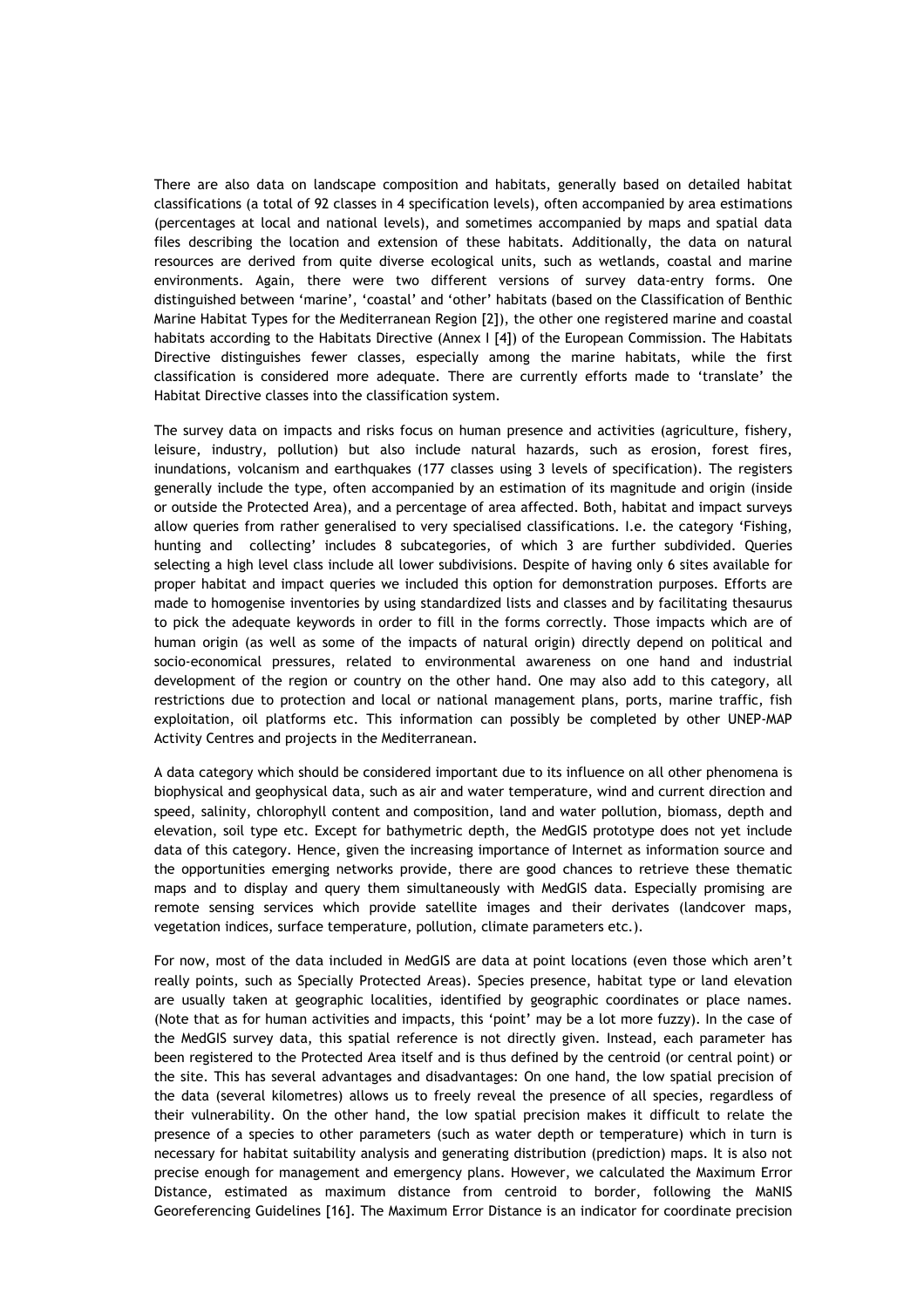and is usually requested by networking search engines (such as GBIF [3] and OBIS [11]), although it is not mandatory.

The next task will be to recover and include the original spatial references of the inventories wherever possible. According to the characteristics of the 'subject' and the methods applied, the localisations will vary a lot in spatial precision: For example, whale sightings made at hundreds of meters distance from a boat are less precise than localisations by radiotracking of a tracked whale, which again is less precise than taking the coordinates of a stranded whale using a differential GPS. Amount of data, certainty of taxon determination, counts of individuals and positional precision depend on various factors such as the characteristics of the species itself, its population density, the survey effort and methods applied, among others. We believe that it is not adequate to represent all these localisations by points without providing the user with additional information on how this data was obtained. As for maps on species distribution or densities, it is common to display the counted or estimated number of individuals (or species or any other biodiversity indices) in form of regular spatial units, such as grids or map graticules. The spatial precision of the observation determines the minimum size of the mesh to which the data may be assigned. There are also cases in which it may not be desired to display data at its original (high) precision. For example, still unpublished data as well as sensitive data may be deliberately represented at a lower positional precision. This is often a better alternative than not showing sensitive or unpublished data at all.

Special attention deserves primary data and synthesised information. While primary data, derived by counting, measuring or observing a phenomena, are the basis for research on the subject itself, synthesized information is based on the research results, derived from statistical analysis, prediction models, data interpolation and extrapolation. This synthesised information is then often itself input for new analysis on other subjects in the same or related research fields. In MedGIS, the map layer 'Areas suspect to hold high biodiversity levels' is such an example (see: The Mediterranean Marine Gap Analysis Project [8]). Naturally, the whole Mediterranean Sea cannot be surveyed in order to identify all biodiversity hot spots. Instead a gap analysis has been conducted aiming at the identification of those areas, which according to certain criteria (spatial heterogeneity of the shelfslope system), have an elevated probability to hold high biodiversity levels. Such synthesised information allows policy makers (especially from other disciplines) to better take nature conservation into account for decision making. Zoning categories and delimitation of areas of high conservation values is another example for synthesised information. However, these data can not yet be queried in the MedGIS prototype. We disregarded as well sampling locations and related raw data for queries in the current version, since this may be only of limited interest.

It is also noteworthy that many non-European countries are already represented in the prototype. But, while MedGIS at the present stage contains mainly data gathered inside Specially Protected Areas, it is quite obvious that these sites cannot be regarded as environmentally isolated from the rest of the Mediterranean Region which should be covered as a whole.

#### **QUERIES**

MedGIS includes several query methods which, according to the nature of the query, access either the relatively small attribute tables belonging to vector files (map tool) or the rather complex relational tables that form the database (selection lists). The user may choose between one of several query topics: species, habitats and impacts. The functionality of these options varies and depends on whether the user is currently looking at a predefined region or at the whole Mediterranean Sea: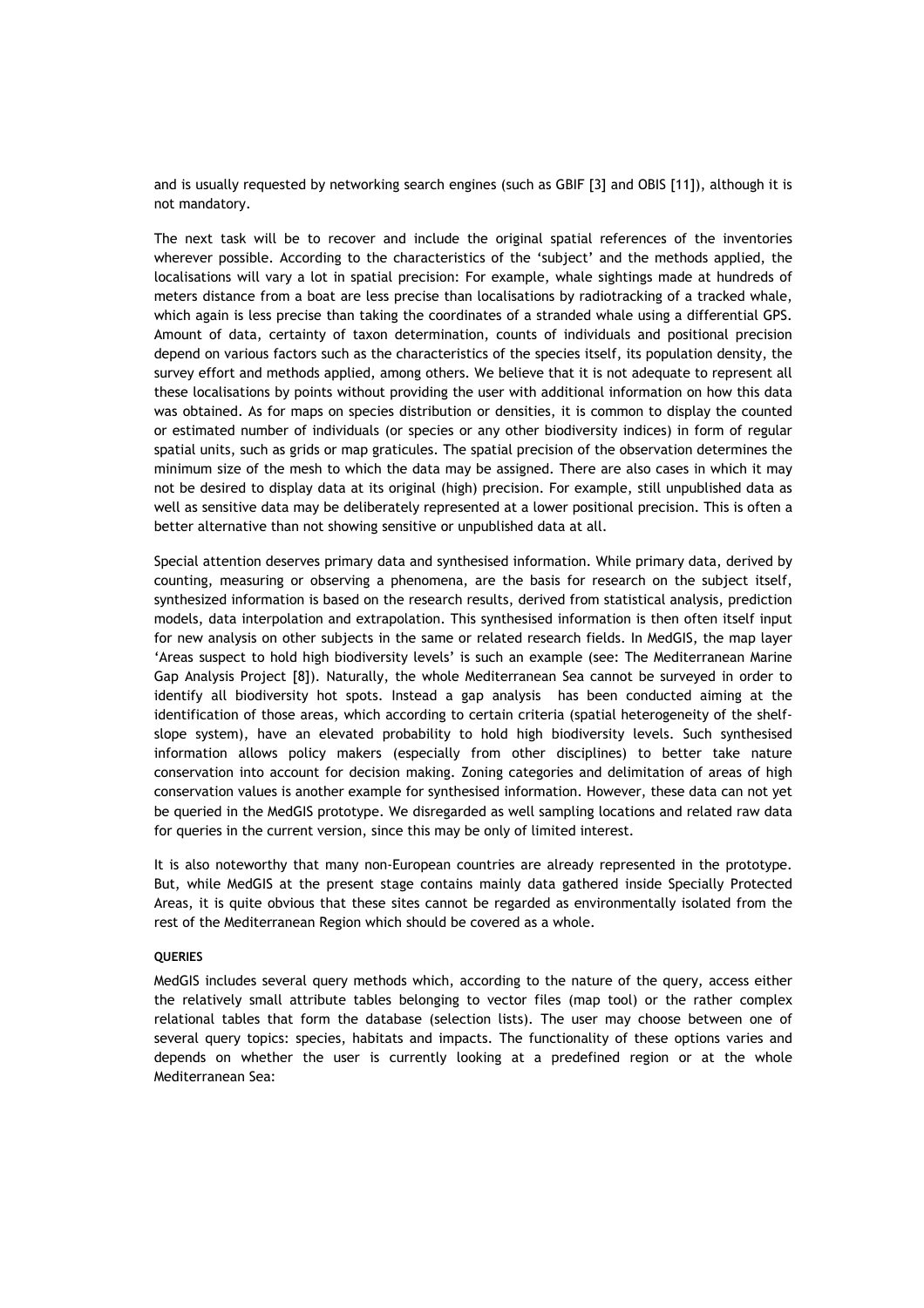#### **Distribution Mapping**

If the whole Mediterranean Sea is displayed, we assume that the user wishes to map the distribution of a particular species, habitat or impact type.

All survey sites at which this species is present will be marked with a symbol.



**Query Topics:** Species O Impacts/Human Activities

C Habitats C Impact Simulation

Figure 2: Loggerhead Sea Turtle distribution map

Additionally, an output table at the bottom of the page shows more detailed information: If the species is either resident, rare, common or threatened, the year the survey was conducted etc.

Distribution of habitat and impact types works just the same, except that there are different levels (from rather general to very specific) at which the user may make the selection: For example, the

| <b>QUERY RESULTS:</b><br>Trawling found at: |                                       |                                      |                                    |        |                          |                           |                           |         |      |                                  |  |  |
|---------------------------------------------|---------------------------------------|--------------------------------------|------------------------------------|--------|--------------------------|---------------------------|---------------------------|---------|------|----------------------------------|--|--|
| lCodel                                      | Impact<br><b>Category</b>             | <b>Impact</b><br>Description         | <b>Name</b>                        |        | Country <b>Intensity</b> | $\mathbf{v}_0$<br>exposed | <b>Influence</b> Location |         | Year | <b>Survey Survey</b><br> Project |  |  |
| 212                                         | Fishing,<br>hunting and<br>collecting | Professional<br>fishina:<br>Trawling | Promontorio<br>di Portofino        | Italy  | High<br>influence        |                           | Negative                  | Outside | 2002 | <b>SDF</b>                       |  |  |
| 212                                         | Fishing,<br>hunting and<br>collecting | Professional<br>fishina:<br>Trawling | Gökceada -<br>TÜDÄV<br>Marine Park | Turkev | High<br>influence        | 100                       | Negative                  | Inside  | 2004 | <b>SDF</b>                       |  |  |
| 212                                         | Fishing,<br>hunting and<br>collecting | Professional<br>fishing:<br>Trawling | Gökçeada -<br>TÜDÄV<br>Marine Park | Turkey | High<br>influence        |                           | Negative                  | Outside | 2004 | <b>SDF</b>                       |  |  |
|                                             |                                       |                                      |                                    |        |                          |                           |                           |         |      |                                  |  |  |

Figure 3: Query result table

user may choose 'Fishing, hunting and collecting' and get in return anything that falls into this category. Or she/he may as well be only interested in 'professional fishing' and particularly in 'Trawling'. In the latter case the query will only return this particular type of fishing. If the user has chosen a habitat type, she/he gets information on the area covered by this habitat and it's importance, while regarding impacts the user learns about how much is exposed to it, the intensity and whether its inside or outside the park.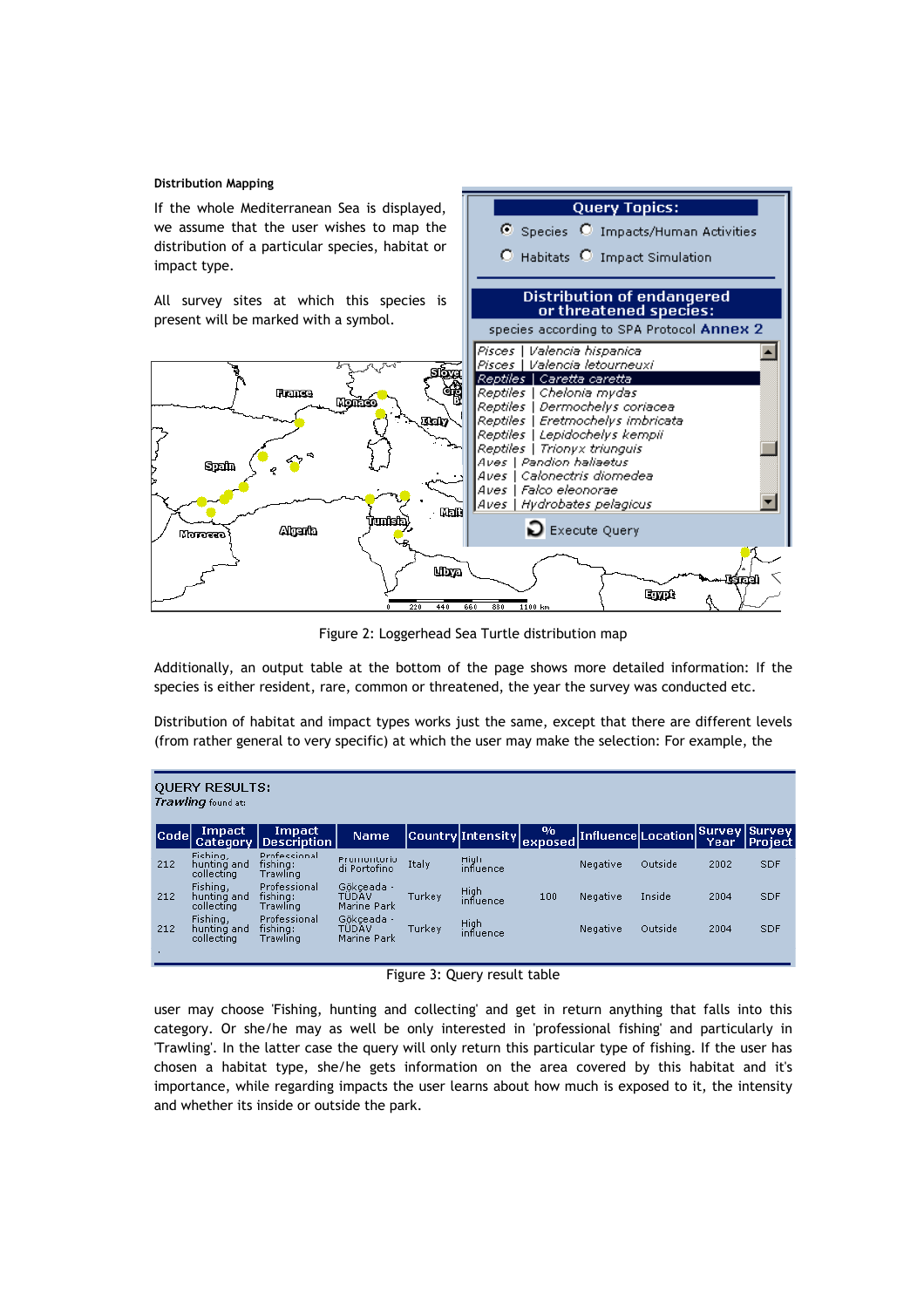Within-Distance Query: A special case is the last option: an oil spill simulation. The objective was just to demonstrate how one can find and identify any features (all or just the closest feature of each theme) which are located within a determined distance to a particular point location. The oil spill is a hypothetical case and we didn't consider neither wind nor current speed and directions.



Figure 4: Simulation – identifying affected features

In the future we will hopefully link MedGIS to the REMPEC [14] oils-database, so that the simulation will be finally replaced by real locations. Anyway, this type of query may be very interesting for decision makers, since it shows all potentially affected features within a determined area even before the event occurs.

## **Checklists at predefined regions**

If the user is looking at one of the predefined regions, we assume that she/he wishes to get a checklist of all endangered or threatened species or a list of habitat types or human activities and impacts on the area. So, instead of sending the selected name(s) to the database the user just executes the query and retrieves the required list directly.

| <b>QUERY RESULTS:</b><br>Zakynthos Marine National Park, Greece |                                                                                                |                             |                                                                                    |               |                                  |  |  |  |  |  |  |
|-----------------------------------------------------------------|------------------------------------------------------------------------------------------------|-----------------------------|------------------------------------------------------------------------------------|---------------|----------------------------------|--|--|--|--|--|--|
| Code                                                            | <b>Habitat Type</b>                                                                            | Representativity            | <b>Conservation Status</b>                                                         | Vulnerability | Coverg.[%]<br>within the<br>site |  |  |  |  |  |  |
| II.3.1.1                                                        | Facies of banks of dead leaves of<br>P, oceanica and other                                     | Non-significant<br>presence | The habitat is very discontinuous.<br>and the assemblage is sparse and<br>residual | Medium        |                                  |  |  |  |  |  |  |
| III.2.2.2                                                       | Association with Halophila<br>stipulacea                                                       | Significant                 | The habitat is very discontinuous.<br>and the assemblage is sparse and<br>residual | Low           |                                  |  |  |  |  |  |  |
| III.5.1                                                         | Posidonia oceanica meadows (=<br>Association with Posidonia<br>oceanica)                       | Excellent                   | The habitat is continuous and the<br>assemblage compact                            | Low           | 35                               |  |  |  |  |  |  |
| III.6.1.2                                                       | Association with Cystoseira<br>amentacea (var. amentacea, var. Good<br>stricta, var. spicata). |                             | The habitat is continuous and the<br>assemblage compact                            | Low           |                                  |  |  |  |  |  |  |
|                                                                 | III.6.1.20 Association with Sargassum<br>vulgare                                               | Excellent                   | The habitat is continuous and the<br>assemblage compact                            | Low           | 10                               |  |  |  |  |  |  |

Figure 5: Query result table: Habitat checklist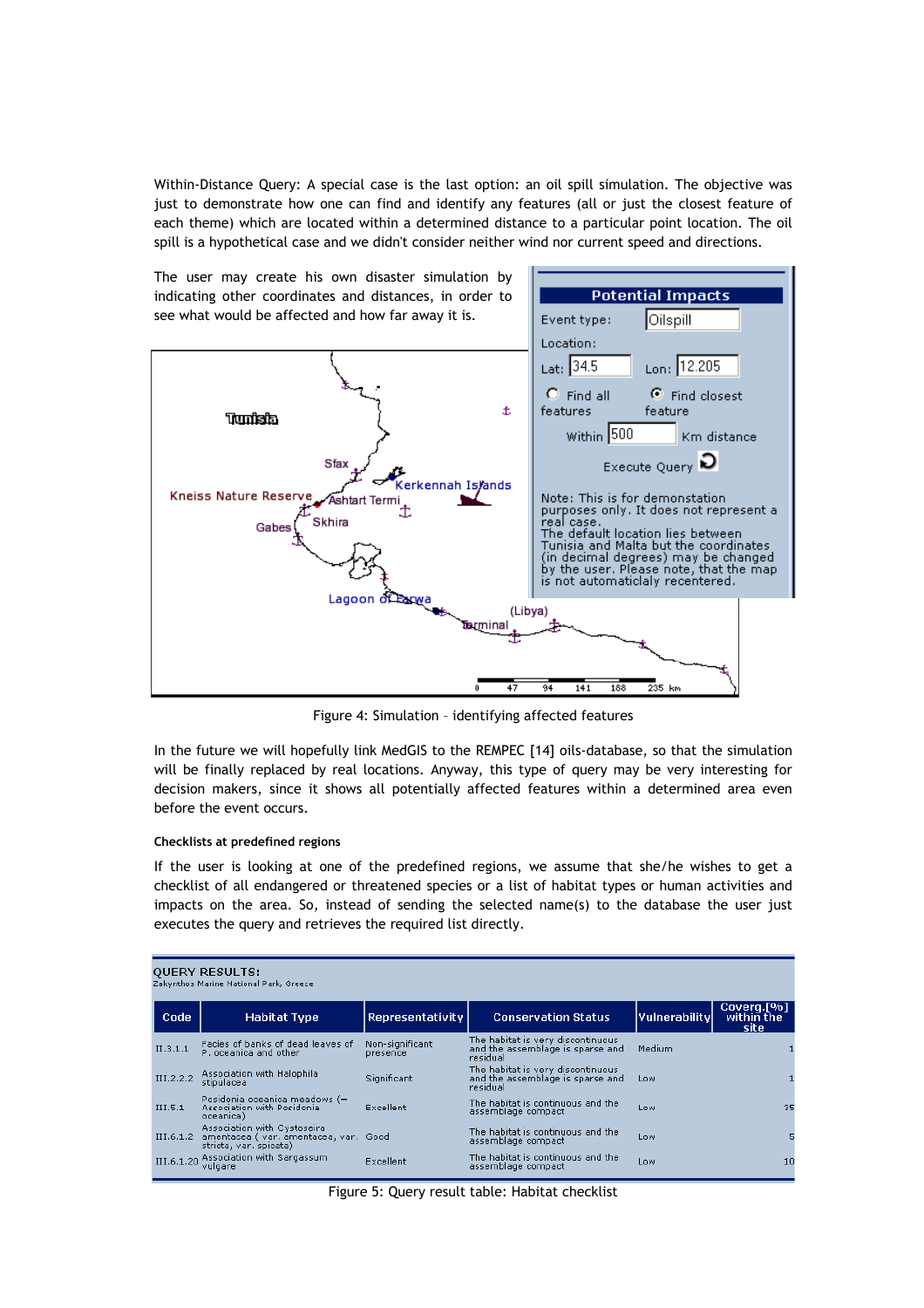#### **MEDGIS AS SERVER AND CLIENT**

One of the aims of this pilot project was to show how data can be shared via Internet with projects of similar interests. MedGIS will soon connect (as web client) to the Mediterranean Database on Cetaceans (MEDACES [7]) hosted by the University of Valencia/Spain and share their maps on cetacean stranding. Additionally, we hope to establish a connection to the Regional Marine Pollution Emergency Response Centre for the Mediterranean Sea (REMPEC) in Malta in order to include on one hand oil spill events and generic risk maps into MedGIS and on the other hand to provide REMPEC with maps on sensitive areas.

We invite other Web Services to connect to MedGIS (wms and wfs available). The corresponding GetCapabilities-Request has been published on our web page (see: About the Data). MedGIS also seeks to become interoperable and meet the standards of other initiatives such as the World Conservation Monitoring Centre (UNEP-WCMC [17]), the Global Biodiversity Information Facility (GBIF), the Ocean Biodiversity Information System (OBIS), Nature-GIS [10] and other networks related to the Clearing House Mechanism of the CBD.

#### **CONCLUSIONS AND FURTHER DEVELOPMENTS**

It may appear somewhat risky to combine sets of so diverse data themes. An adequate integration requires certainly a very high degree of coordination between the different centres and working groups and homogenisation of data gathering and exchange. Great efforts are already underway to coordinate and achieve synergy. But, doesn't this enormous information diversity call for a subdivision of MedGIS? We believe that a service which combines all factors relevant for protection and conservation of habitats and biodiversity is indeed very important. For researches and decision makers, it does not suffice to know which species are present at a determined site. They also need to know what affects them in one way or the other. More precisely, we need to be able to combine the knowledge of experts of different disciplines. The possibility to integrate teams of various disciplines into one network, able to act and react in real-time, is certainly a great challenge.

It is currently considered to evolve into a network formed by the several MAP Activity Centres [6] on which data are shared but yet have various data access portals instead of one that tries to suit them all. According to their expertise, each of these portals would serve different data sets, and some of the data are obtained from other centres. Each portal would thus simultaneously be server (own data) and client (external data). This network type would preserve most of the advantages of the distributed system with one common portal, except that the user has to choose –according to his/her interests- which portal to visit, since the available information will not be identical. Additionally, it permits that each centre presents to a maximum their own data and expertises, hence counting on contributions from other centres of the UNEP-MAP frame. The services not necessarily have to be designed and financed exclusively for and by UNEP-MAP, nor are the members of the network obliged to evolve in concordance. They may simultaneously satisfy other national, European or global projects and initiatives as long as all implement international (OGC [12]) standards. Each centre with expertise on a particular field (for example: oil spill monitoring or satellite image processing and vegetation mapping, coastline changes, socio-economic indices and human activities) may provide other nodes with high quality and reliable, homogenised information, avoiding thus loss in time and resources and data duplication. The externally retrieved – shared – data would consist primarily of synthesised maps, while primary data itself had to be queried at its 'home'-portal. Besides, data and metadata losses during data transfer can be reduced or avoided. As a side effect, it will assure a better data registration, dissemination, data storage and update. The benefit of data sharing would be immense, since part of the data could be provided by other MAP members via Internet. Ideally, each node would contribute with synthesised information (rather than huge amounts of primary data) to a better understanding of the marine and coastal environment. Perhaps the main advantage of such a network is to bring the different expert groups closer together. An improvement in data availability and usage creates new management and research opportunities. In other words - the whole is more than the sum of the parts!